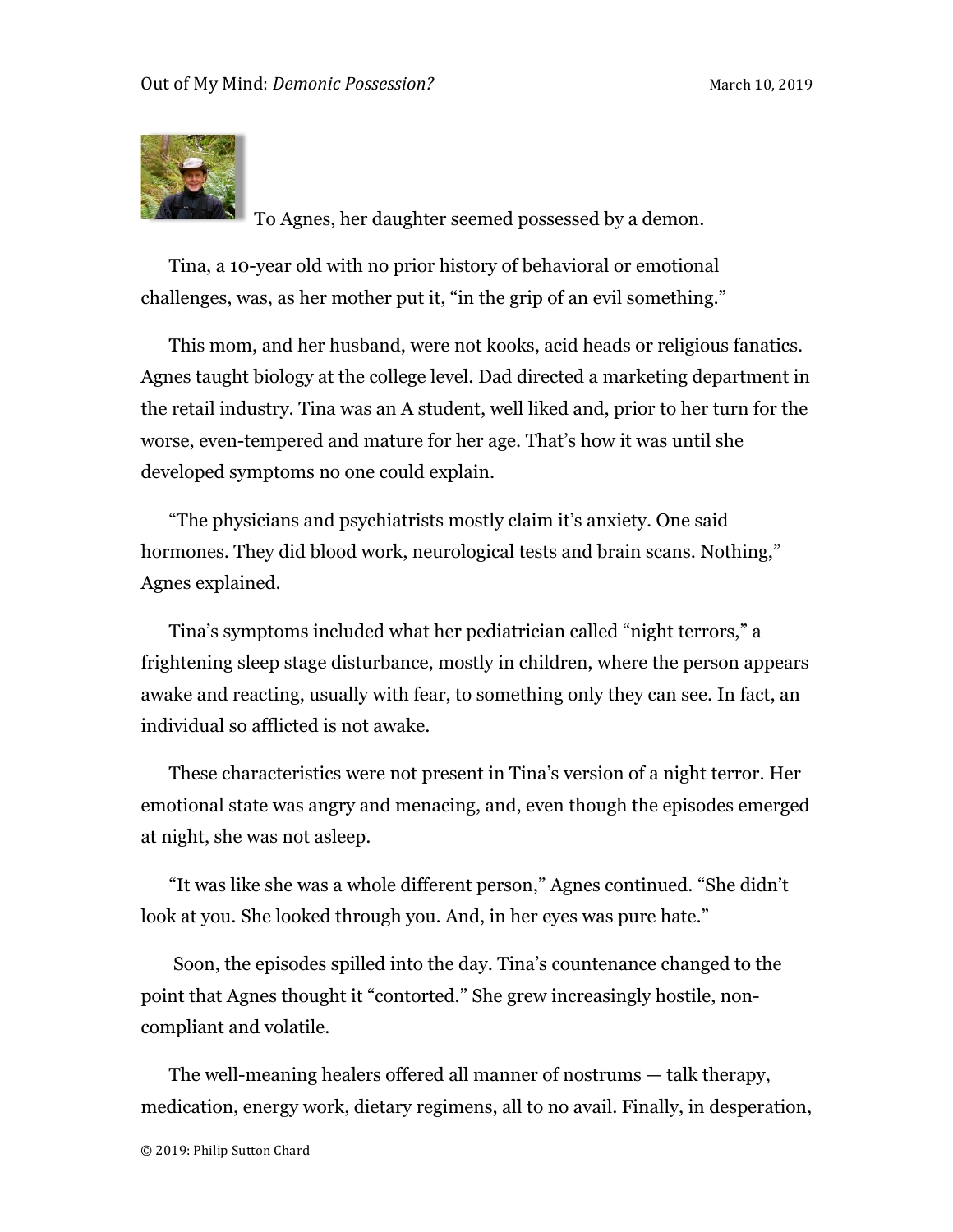she went to her parish priest. While sympathetic to the core, he felt Tina's condition would not meet the high standard imposed by the Catholic Church for conducting a formal exorcism.

By the time Agnes found her way to my door, Tina was hospitalized in a mental health unit and undergoing further evaluation. Her parents felt they had no other choice, for the safety of both Tina and the rest of the family.

The question of whether human beings can be possessed by and, therefore, under the control of a spiritual being or entity with malevolent intent, remains unsettled. Some may believe they've put the question to rest, but they have only their opinion to back them up. We just don't know.

On one side, you have the empiricists. In the psycho-neurological realm, they believe that human thoughts, emotions and behaviors arise from biology. To them, it is a mechanical process we can monitor and measure with brain scanning technologies, so, what you see is what you get, and there aren't any ghostly entities involved. As one would expect, such folks look askance or even scoff at the possibility that demonic possession occurs.

Flip the coin and you have the true believers. They subscribe to spirits, including devilish ones, and often believe in a central demonic figure, such as Satan. The classic film *The Exorcist* scared the hell out of them because, in their minds, it could happen to anyone. Rather than building their belief on neuroscience, like empiricists, they attribute it to their own direct experiences. Many have felt the presence of evil, or seen flashes of it in other people, or even sensed its invisible hand meddling in their lives. Some experienced visions of ghost-like, menacing presences, or felt responses ("my skin went cold") when in settings or circumstances that carried the feel of evil.

Like many, I'm somewhere in the middle. Over many years in this profession, I've seen a smattering of clients, like Tina, who were outside the lines of any available diagnosis in clinical psychology. And, in these cases, we did our homework, complete with medical tests, neuro-psychological exams, brain scans